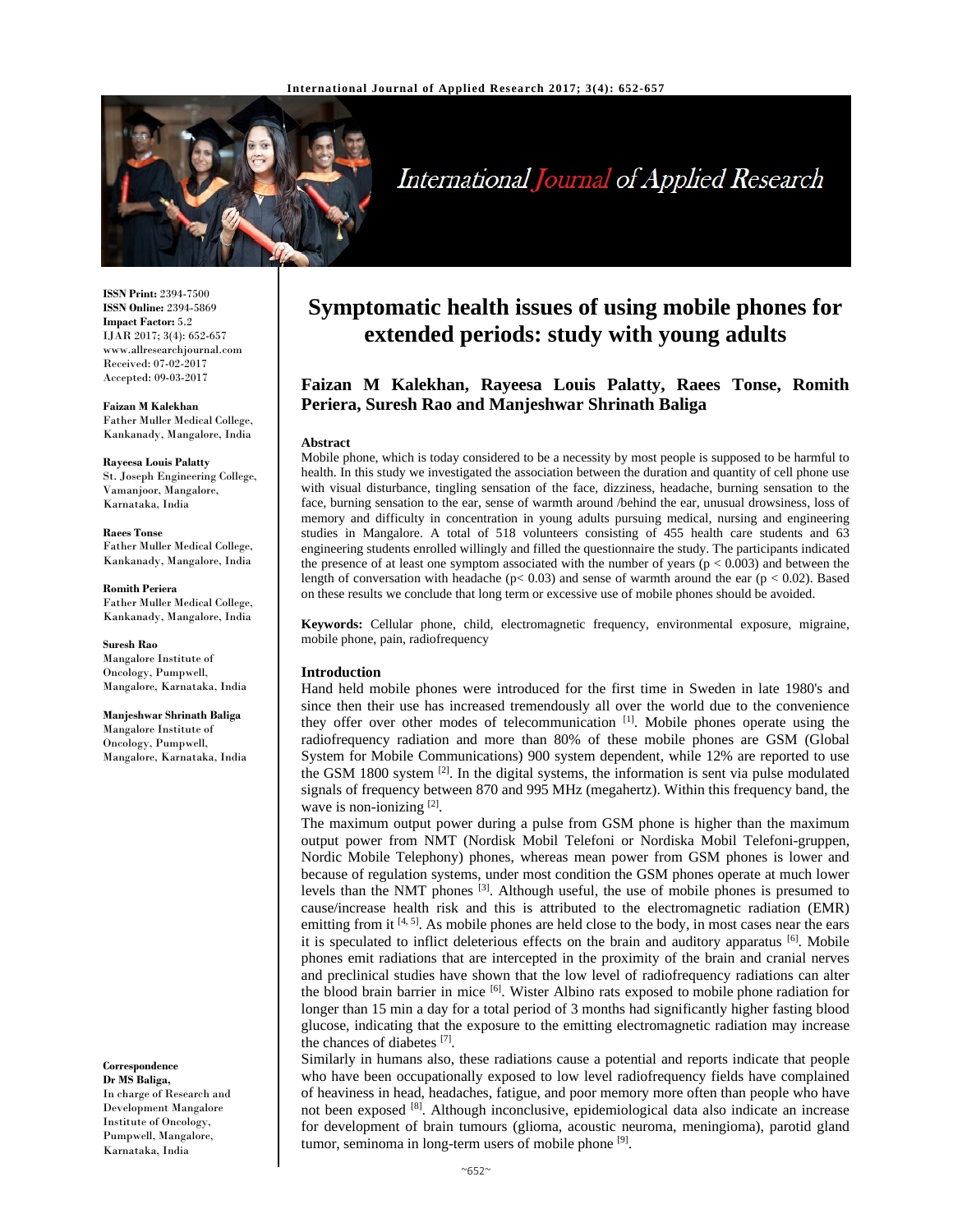Based on the results of the Interphone study (2010) and Swedish study by Hardell and colleagues (2011), the International Agency for Research on Cancer (IARC) has classified Radio Frequency (RF) fields as 2B (possible) carcinogen [10]. Additionally, the effects of cell phones on cardiovascular system, sleep and cognitive function have also been the areas of recent attention  $[11, 12]$ .

The use of mobile phones by men is associated with a decrease in semen quality and the decrease in sperm count, motility, viability, and normal morphology is related to the duration of exposure to mobile phones  $[13]$ . The number of reports of symptoms experienced by mobile phone users around the world is increasing and the symptoms include headaches, dizziness, warmth or tingling around the ear and face, and difficulty in concentrating  $[8, 14]$ . The objectives of our study therefore are to evaluate the frequency of use of mobile phones among students and also to asses any complication consequent to the use. Since the mobile phone use is present everywhere and as youth form a large group of the users, its negative effect, immediate or long term, could also be widespread.

#### **Methods**

#### **Study design and subjects**

We conducted this study in Mangalore, a coastal region in southern Karnataka (Figure 1) from July 2010 to September 2010. The study location was chosen because of the educational hub. A mini cross section of India is available as student population is present here, which serves the aim of the study being evaluating the problems associated with the use of mobile phones among students. The subjects included for the study belonged to two categories, one being the Health care professionals and other being the engineering students. This was done to compare the frequency of usage of mobile phones and its associated symptoms.

The study was anonymous and largely done in Father Muller Charitable Institutions, as it has both medical college and nursing college. The students of both medical and nursing college were included in the study. The engineering students were selected from the St Joseph's Engineering College, Mangalore. The students selected for the study were between the ages 17 and 23 years. The students included were both local residents of Mangalore and those from out of Mangalore living in the institute's hostels/dorms. The participation rate was 100%, giving an effective sample of 518 respondents.

#### **Questionnaire**

The questionnaire was indigenously compiled and validated. A well-structured questionnaire was distributed among the subjects, with English translation only (language comfortable to all). The questionnaire included personal information about the student (age, sex, and address), questions on usage of mobile phones and health queries, and the symptoms experienced by them. We used a two-tier approach in our questionnaire to minimize recall bias. The questionnaire was structured in such a way that before asking the individuals about the use of mobile phones, presence of headache was asked first. Because headache is a common public health concern and is a topic of interest among the public, the topic would engage the subject in the survey but would mask the actual survey goal of determining the relationship of the symptoms with mobile phone use. Headache was the main symptom which was

focused during the preparation of the questionnaire. Other symptoms like visual disturbances, tingling sensation of the face, dizziness, burning sensation to the face, burning sensation to the ear, sense of warmth around the ear, unusual drowsiness, loss of memory, difficulty in concentration. The symptoms included in the study were based on the previous study of Chia and co-workers [2]. The subjects were requested about the incidence of any of the listed symptoms.

#### **Statistical analysis**

The students's *t* and chi-square test were applied for comparison between the groups and incidence. The correlation for various health disturbances with time and length of mobile phone use was performed using the Spearman's correlation coefficient analysis. A p value of 0.05 was considered to be statistically significant.

#### **Results**

A total of 518 questionnaires were distributed to willing participants, 455 health care students and 63 by engineering students. Health care students included both medical students and nursing students. Table 1 represents the various questions present in the questionnaire and the responses of health care professionals and engineering students. The sex distribution among health care students and engineering students is also shown in Table 1. A total of 378 girls (83%) and 77 boys (17%) were considered from Health care (medical/ nursing) and 52 girls (83%) and 11 boys (17%) were considered from Engineering course.

The duration of conversation lasted less than 10 minutes for 56.04% of the health care professionals and 30.15% of engineering students. It was more than 10 minutes for 43.95% health care professionals and 69.84% of engineering students. In our study, 44.61% of health care professionals and 49.2% of engineering students are of the view that mobile phones are indispensable to them. 46.15% of Health care professionals and 60.31% of engineering students viewed that they get agitated without mobile phones. A total of 275 respondents stayed away from their families and an association of cell phone usage (duration of conversation) was observed to be significant ( $p < 0.02$ ).

The number of years of usage of mobile phones was seen and accordingly Table 1 shows the distribution. 31% of the total respondents are using mobile since 1-2 years, 35% of them are using mobile since 2-4 years and 34% of them are using mobile from more than 4 years. Different aspects were charted down from the responses in the questionnaire. In the study, the frequency of symptoms were categorized as visual disturbance, face tingling, dizziness, headache, burning sensation to the face, burning sensation to the ear, sensation of warmth around the ear, drowsiness, memory loss, loss of concentration and is represented in Figure 2.

Association of duration of conversation with symptoms like headache and sense of warmth around the ear were evaluated and observed as follows. Out of total 518 participants, 460 had headache ( $p < 0.03$ ), 409 had sense of warmth around the ear ( $p$ < 0.02). We also found association between numbers of years of usage of cell phones with sense of warmth around the ear ( $p < 0.02$ ). The students of both the streams indicate that there is presence of at least one symptom associated with the number of years of usage  $(p < 0.02)$ . Of all the symptoms sensation of warmth around the ear showed a high correlation with the years of use and was significant ( $p < 0.03$ ).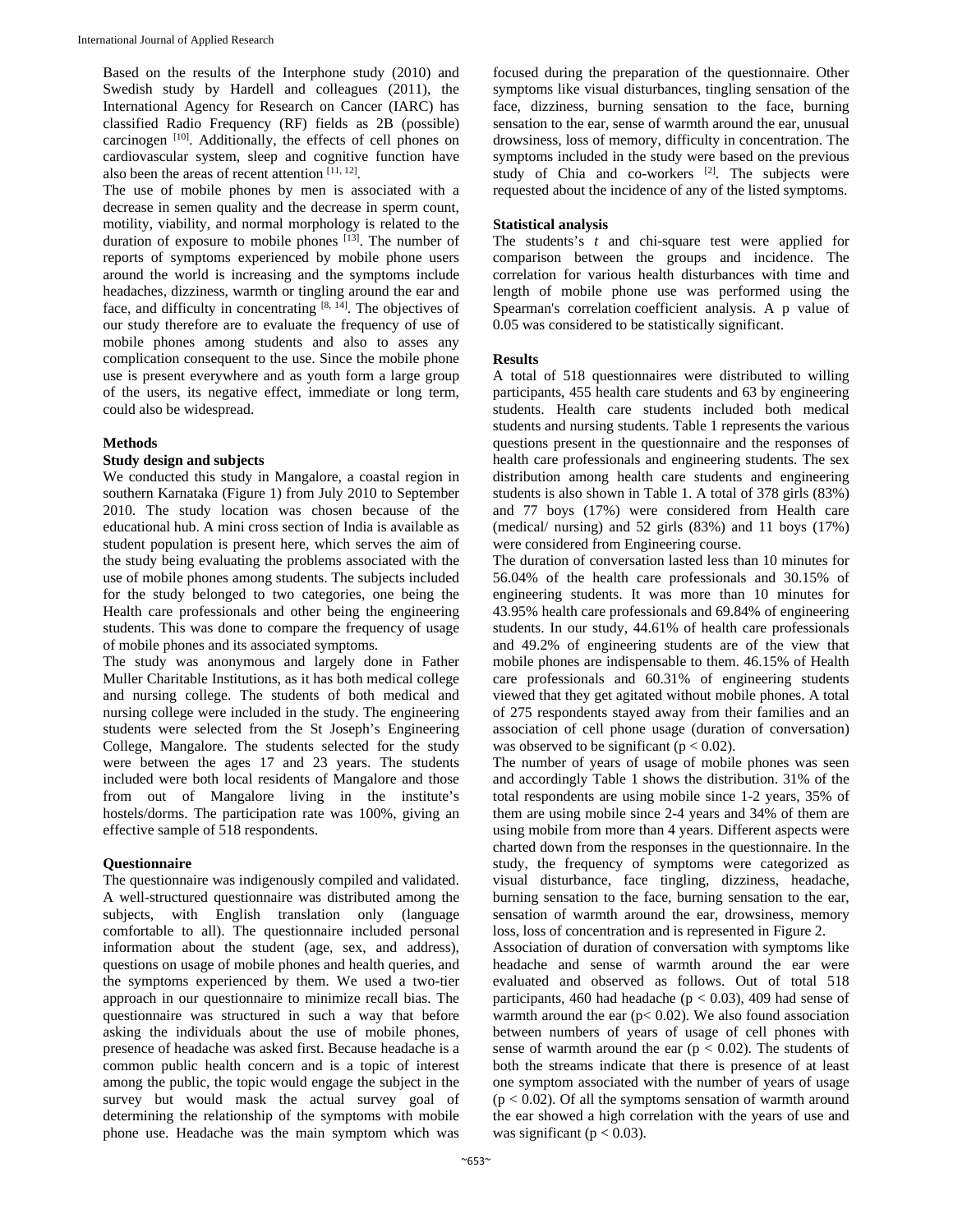#### **Discussion**

Mobile phone use has pervaded into every aspect of the community and it has a special presence in the lives of young, college going students. However, its excessive use and its health effects are relatively new issues that have come forth only in the recent years. Mobile phone growth in India has been fast and it has reached all segments of society, especially the young Planning Commission Government of India,  $2002$ <sup>[15]</sup>. There have been situations where the mobile phone usage among the young has been deemed as problematic  $[16, 17]$ . According to IARC, the number of mobile phone subscriptions is estimated to be 5 billion globally. Over few years, there has been increased concern about the possibility of adverse health effects resulting from exposure to radiofrequency electromagnetic fields (IARC, WHO). In recent years "Ringxiety", a psychological problem which results from the excessive use of mobile phones have been reported [17]. It is a condition where individuals hear the phone ringing when it actually hasn't, which is also called "phantom ringing" [18]. It has been estimated that 25% of the mobile phone users in India could be suffering from this disorder  $[19]$ .

Excessive mobile phone use has been found to be associated with headache, stress, sleep disturbances and depression  $[3,$  $14, 20$ . It was also found to be a risk factor for the development of the mental health outcomes in a study with one year follow up, which was done among young adults in Sweden <sup>[20]</sup>. Since the mobile phone use is ubiquitous and as youth form a large group of the users, its negative effect, immediate or long term, could also be widespread. The literature search has revealed no such studies in India, though the potential impact of the mobile phone use on various body systems has been elaborated [17, 21]. A significant increase was found in some self-reported symptoms among users of mobile phones. These findings are in line with what is widely believed regarding the higher vulnerability of children to exhibit symptoms from using mobile phones [21].

Our study ventured to see the frequency of use of mobile phones and associated problems among health care professionals and engineering students. A total of 518 students were included in the study. The mean age was  $21.21 \pm 2.67$  and  $20.18 \pm 2.4$  of the health care and engineering students, respectively. Engineering and health care professionals of relatively similar age group were considered as these courses are opted after a basic pre university grade. A total of 188 girls (75%) and 64 boys (25%) were considered from MBBS course, 190 girls (94%) and 13 boys (6%) were considered from Nursing course and 52 girls (83%) and 11 boys (17%) were considered from Engineering course. In both health care professionals and engineering courses female respondents are more amenable to fill up the questionnaire and hence the discrepancy.

The present study which was done among engineering and health care professionals revealed that the use of mobile phones was almost universal. As regards to the people with whom the students communicated the most with their mobiles, a majority of them were found to do so with their parents. This was similar to the findings of a study which was done among Malaysian college students, where 51% of the students said that they talked most often to either parent [22]. The reason for this in our study could be that a large proportion of the students in our institution were from other places outside dakshina karnataka district, and that their parents found it easier to keep in contact with their wards through mobile phones  $[17]$ . Here a total of 275 students stay away from their family. The association of cell phone usage (duration of conversation) and families staying away was significant ( $p < 0.02$ ).

The duration of conversation lasted less than 10 minutes for 56.04% of the health care professionals and 30.15% of engineering students. It was more than 10 minutes for 43.95% health care professionals and 69.84% of engineering students. This increased duration of conversation in engineering students may be one of the reasons for the medical problems associated with mobile phones in them. We would also conjuncture that medical career being vast preempts the long duration of calls. This contradicts to a study done in a medical college where median call duration was 45 minutes and also the Malaysian study was also the call duration was  $45$  minutes  $[17]$ .

In a study which was done on adolescents in Hong Kong, 27.4% of them were classified as mobile phone addicts [16]. A British study showed that 40% of the subjects had admitted that they could not do without their cell phones and that 7% had admitted to either losing a relationship or a job due to their cell phone usage [23]. In a study in Sweden, 13% of the males and 22% of the females said they were using mobile phones too much [20]. In a younger sample of Spanish adolescents, 20% admitted to having cell phone dependence [24]. In our study, 44.61% of Health care professionals and 49.2% of engineering students are of the view that mobile phones are indispensable to them. 46.15% of Health care professionals and 60.31% of engineering students viewed that they get agitated without mobile phones. In both the cases engineering students were found to be more addicted to mobile phones than the health care professionals

The issue of mobile phone addiction is definitely present among the student community. The usages of mobile phone lead to both physical and psychological withdrawal symptoms when they stop using it, like anxiety, restlessness, nervousness and irritability. The symptoms disappear when they start using the phones again  $[25]$ . In the study, the frequency of symptoms were charted down, symptoms such as visual disturbance, face tingling, dizziness, headache, burning sensation to the face, burning sensation to the ear, sensation of warmth around the ear, drowsiness, memory loss, loss of concentration. Specifically sensation of warmth around the ear, visual disturbance, and head ache were seen to be present in a larger number of students. This was in congruence with the findings of other studies that have shown that headache to be the consequence of excessive mobile phone  $[2, 26, 27]$ . A study in Iran on mobile phone usage in high school students also show similar results were in headache is predominantly seen [26].

Similarly in our study also there was association of cell phone usage (duration of conversation) with a lot of variable symptoms. Out of total 518 participants, 460 had headache ( $p$ < 0.03), 409 had sense of warmth around the ear ( $p$  < 0.02), 312 had any one of the symptom mentioned in questionnaire ( $p$ < 0.04). We also found association between numbers of years of usage of cell phones with sense of warmth around the ear ( $p$ < 0.02). The students of both the streams indicate that there is presence of at least one symptom associated with the number of years ( $p < 0.03$ ). The number of years of usage was not associated with headache. The frequency of headache, as we find it is not related to number of years of mobile usage rather the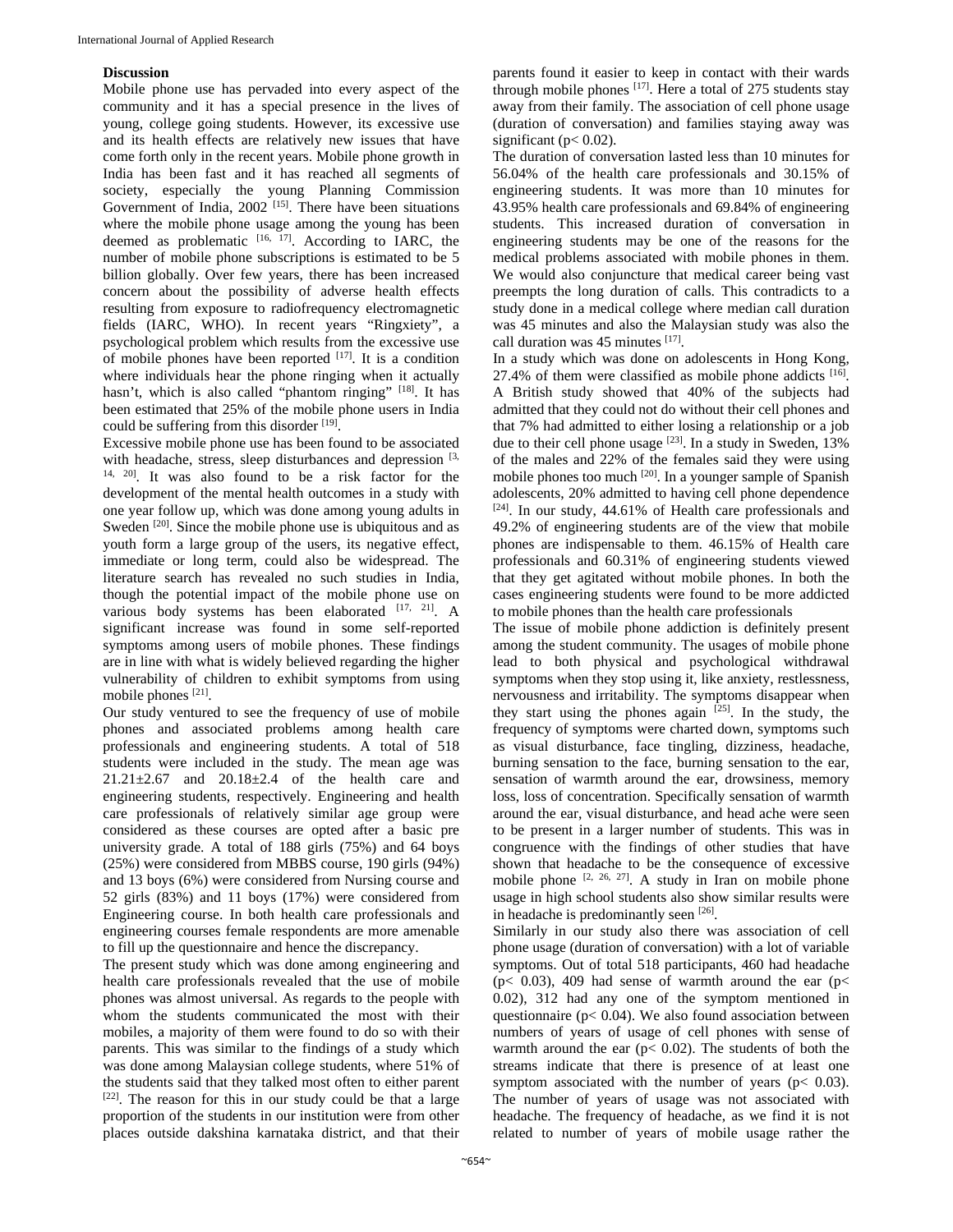duration of conversation (duration of conversation > 10 minutes). Persistent strong headache was associated with sensation of warmth around the ear  $(p< 0.003)$  and are in agreement to previous observations  $[2, 26, 27]$ .

|  |  |  | <b>Table 1:</b> Demographic and various aspects associated with the use of mobile phones in Health care and engineering students |
|--|--|--|----------------------------------------------------------------------------------------------------------------------------------|
|  |  |  |                                                                                                                                  |

| <b>Ouestions</b>                                        |                                    | <b>Health care</b>                                                                                                                                                                                                                                                                                                                                                                                                                                                                                                                         | <b>Engineering</b> |
|---------------------------------------------------------|------------------------------------|--------------------------------------------------------------------------------------------------------------------------------------------------------------------------------------------------------------------------------------------------------------------------------------------------------------------------------------------------------------------------------------------------------------------------------------------------------------------------------------------------------------------------------------------|--------------------|
|                                                         | 1-2 years                          | 160 (35.16%)                                                                                                                                                                                                                                                                                                                                                                                                                                                                                                                               | 3(4.76%)           |
| Years of usage                                          | 2-4year                            | 158 (34.72%)                                                                                                                                                                                                                                                                                                                                                                                                                                                                                                                               | 24 (38.09%)        |
|                                                         | More than 4 years                  | 137 (30.1%)<br>203 (44.61%)<br>252 (55.38%)<br>355 (78.02%)<br>100 (21.97%)<br>53 (11.64%)<br>402 (88.35%)<br>48 (10.54%)<br>407 (89.45%)<br>331 (72.74%)<br>124 (27.25%)<br>302 (66.37%)<br>153 (33.62%)<br>352 (77.36%)<br>60 (13.18%)<br>5(1.09%)<br>38 (8.35%)<br>367 (80.65%)<br>47 (10.32%)<br>8 (1.75%)<br>33 (7.25%)<br>255 (56.04%)<br>200 (43.95%)<br>348 (76.48%)<br>65 (14.28%)<br>39 (8.57%)<br>341 (74.94%)<br>92 (20.21%)<br>22 (4.83%)<br>364 (80%)<br>70 (15.38%)<br>19 (4.17%)<br>410 (90.1%)<br>$\overline{17}$ (3.73%) | 36 (57.14%)        |
|                                                         | Yes                                |                                                                                                                                                                                                                                                                                                                                                                                                                                                                                                                                            | 31 (49.2%)         |
| Indispensability                                        | N <sub>o</sub>                     |                                                                                                                                                                                                                                                                                                                                                                                                                                                                                                                                            | 32 (50.79%)        |
|                                                         | Yes                                |                                                                                                                                                                                                                                                                                                                                                                                                                                                                                                                                            | 16 (25.39%)        |
| Domicile (away from parents)                            | No                                 | Yes<br>N <sub>o</sub><br>Yes<br>N <sub>0</sub><br>Right ear<br>Left ear<br>Yes<br>$\rm No$<br>Less than 10 times<br>$10 - 20$<br>$21 - 30$<br>More than 30<br>Less than 10 times<br>$10 - 20$<br>$21 - 30$<br>More than 30<br>Less than 10 min<br>More than 10 min<br>Less than 6 h<br>More than 10 h<br>Less than 75<br>More than 75Less than 150<br>More than 150<br>Less than 60 min<br>More than 3 h<br>Less than 60 min                                                                                                               | 47 (74.6%)         |
|                                                         |                                    |                                                                                                                                                                                                                                                                                                                                                                                                                                                                                                                                            | 17 (26.98%)        |
| Persistent strong head aches                            |                                    |                                                                                                                                                                                                                                                                                                                                                                                                                                                                                                                                            | 46 (73.01%)        |
| Headaches occurring on the side                         |                                    |                                                                                                                                                                                                                                                                                                                                                                                                                                                                                                                                            | 14 (22.22%)        |
| adjacent to phone and aerial                            |                                    |                                                                                                                                                                                                                                                                                                                                                                                                                                                                                                                                            | 49 (77.77%)        |
|                                                         |                                    |                                                                                                                                                                                                                                                                                                                                                                                                                                                                                                                                            | 35 (55.55%)        |
| Holding of the phone                                    |                                    |                                                                                                                                                                                                                                                                                                                                                                                                                                                                                                                                            | 28 (44.44%)        |
| Hand held telephones or hand                            |                                    |                                                                                                                                                                                                                                                                                                                                                                                                                                                                                                                                            | 39 (61.9%)         |
| free                                                    |                                    |                                                                                                                                                                                                                                                                                                                                                                                                                                                                                                                                            | 24 (38.09%)        |
|                                                         |                                    |                                                                                                                                                                                                                                                                                                                                                                                                                                                                                                                                            | 51 (80.95%)        |
|                                                         |                                    |                                                                                                                                                                                                                                                                                                                                                                                                                                                                                                                                            | 8 (12.69%)         |
| How often do you get phone calls                        |                                    |                                                                                                                                                                                                                                                                                                                                                                                                                                                                                                                                            | 2(3.17%)           |
|                                                         |                                    |                                                                                                                                                                                                                                                                                                                                                                                                                                                                                                                                            | 2(3.17%)           |
|                                                         |                                    |                                                                                                                                                                                                                                                                                                                                                                                                                                                                                                                                            | 52 (82.53%)        |
|                                                         |                                    |                                                                                                                                                                                                                                                                                                                                                                                                                                                                                                                                            | 9(14.28%)          |
| How often do you call others?                           |                                    |                                                                                                                                                                                                                                                                                                                                                                                                                                                                                                                                            | 1(1.58%)           |
|                                                         |                                    |                                                                                                                                                                                                                                                                                                                                                                                                                                                                                                                                            | 1(1.58%)           |
| How long does each conversation                         |                                    |                                                                                                                                                                                                                                                                                                                                                                                                                                                                                                                                            | 19 (30.15%)        |
| last?                                                   |                                    |                                                                                                                                                                                                                                                                                                                                                                                                                                                                                                                                            | 44 (69.84%)        |
|                                                         |                                    |                                                                                                                                                                                                                                                                                                                                                                                                                                                                                                                                            | 49 (77.77%)        |
| How many hours in week do you                           | More than 6 and Less than 10 h     |                                                                                                                                                                                                                                                                                                                                                                                                                                                                                                                                            | $7(11.11\%)$       |
| talk on phone?                                          |                                    |                                                                                                                                                                                                                                                                                                                                                                                                                                                                                                                                            | 6(9.52%)           |
| How many messages do you send                           |                                    |                                                                                                                                                                                                                                                                                                                                                                                                                                                                                                                                            | 38 (60.31%)        |
| every day                                               |                                    |                                                                                                                                                                                                                                                                                                                                                                                                                                                                                                                                            | 23 (36.5%)         |
|                                                         |                                    |                                                                                                                                                                                                                                                                                                                                                                                                                                                                                                                                            | 2(3.17%)           |
|                                                         |                                    |                                                                                                                                                                                                                                                                                                                                                                                                                                                                                                                                            | 54 (85.71%)        |
| How long do you listen to songs<br>every day on mobile? | More than 60 min and Less than 3 h |                                                                                                                                                                                                                                                                                                                                                                                                                                                                                                                                            | 6(1.31%)           |
|                                                         |                                    |                                                                                                                                                                                                                                                                                                                                                                                                                                                                                                                                            | 3(0.65%)           |
|                                                         |                                    |                                                                                                                                                                                                                                                                                                                                                                                                                                                                                                                                            | 63 (100%)          |
| How long do play with mobile                            | More than 60 min and Less than 3 h |                                                                                                                                                                                                                                                                                                                                                                                                                                                                                                                                            | $\mathbf{0}$       |
| games?                                                  | More than 3 h                      | 4(0.87%)                                                                                                                                                                                                                                                                                                                                                                                                                                                                                                                                   | $\mathbf{0}$       |

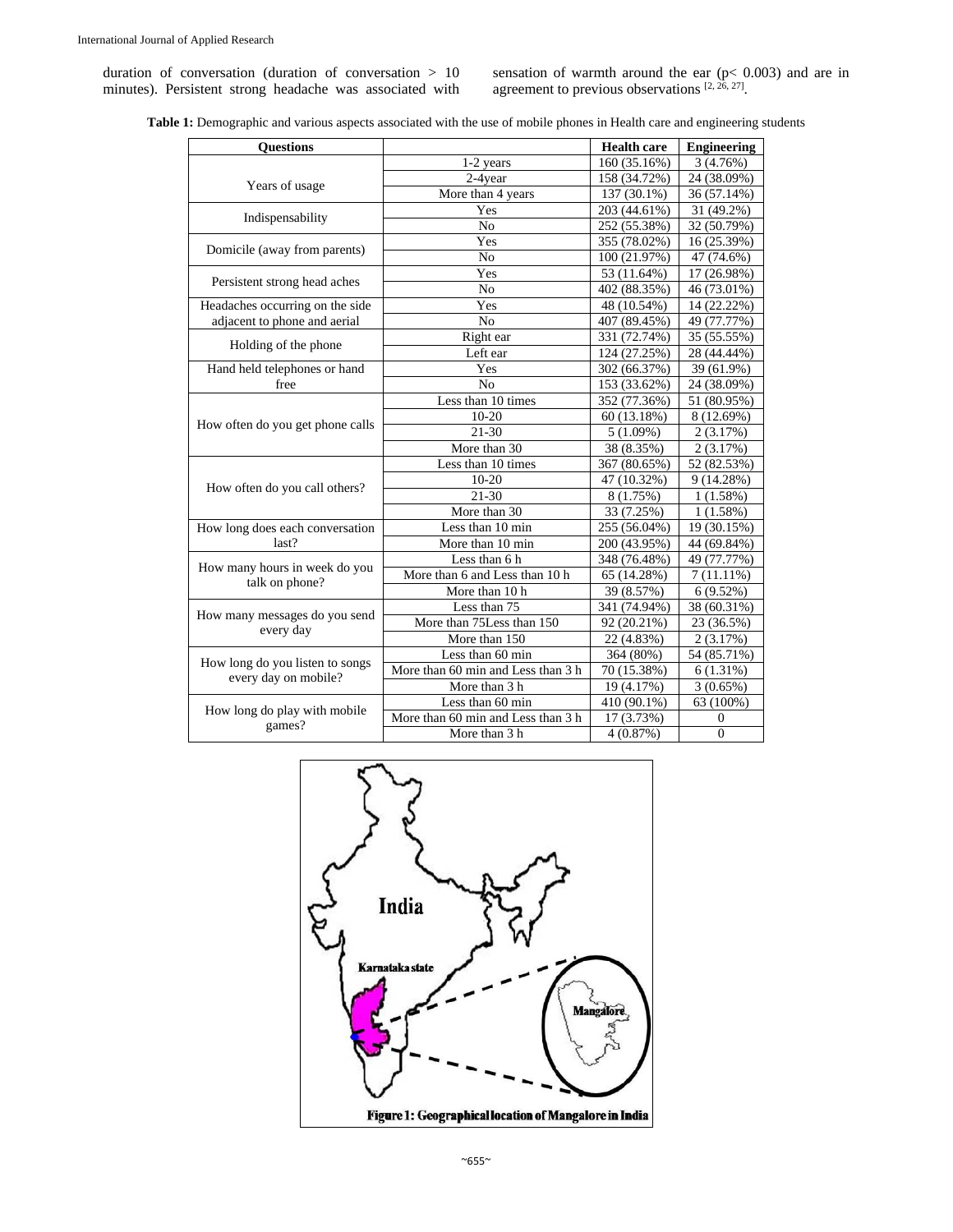

#### **Conclusion**

This study evaluated the frequency of mobile phone usage and health related problems. It was noted that South Indian that is Mangalore and student for health care (medical/nursing) and engineering show a rampant usage of mobile phones. The usage differs among two student population under consideration. Health related symptoms most commonly encountered are sensation of warmth around the ear, visual disturbance, and head ache. The association of headache was surprisingly not associated with period of mobile phone usage but to the duration of conversation. This study has some limitations; its results may not be representative of the whole community of college goers, as it was done among a specific group of students of a medical, nursing and engineering college of Mangalore. The results are also dependent on the assumption that the students gave honest responses to the questionnaire, as it was self- administered and anonymous. This study indicated that high mobile phone usage is associated with certain health disturbances and needs to be validated in a larger cross-sectional population.

#### **References**

- 1. Lönn S, Ahlbom A, Hall P, Feychting M. Swedish Interphone Study Group, Long-term mobile phone use and brain tumor risk, Am J Epidemiol. 2005; 161:526- 35.
- 2. Chia SE, Chia HP, Tan JS. Prevalence of headache among handheld cellular telephone users in Singapore: a community study, Environ Health Perspect. 2000; 108:1059-62.
- 3. Oftedal G, Wilén J, Sandström M, Mild KH. Symptoms Experienced in Connection with Mobile Phone Use, Occup Med. 2000; 50:237-245.
- 4. Behari J. Biological responses of mobile phone frequency exposure. Indian J Exp Biol. 2010; 48:959-81.
- 5. Behari J, Paulraj R. Biomarkers of induced electromagnetic field and cancer, Indian J Exp Biol. 2007; 45:77-85.
- 6. Persson BR, Salford LG, Brun A, Eberhardt JL, Malmgren L. Increased permeability of the blood-brain barrier induced by magnetic and electromagnetic fields, Ann N Y Acad Sci. 1992; 649:356-8.
- 7. Meo SA, Rubeaan KA. Effects of exposure to electromagnetic field radiation (EMFR) generated by activated mobile phones on fasting blood glucose. Int J Occup Med Environ Health. 2013; 26:235-41.
- 8. Frey AH. Headaches from cellular telephones: are they real and what are the implications? Environ Health Perspect. 1998; 106:101-3.
- 9. Yakymenko I, Sidorik E. Risks of carcinogenesis from electromagnetic radiation of mobile telephony devices. Exp Oncol. 2010; 32:54-60.
- 10. Baan R, Grosse Y, Lauby-Secretan B, El Ghissassi F, Bouvard V, Benbrahim-Tallaa L *et al*. on behalf of the WHO International Agency for Research on Cancer Monograph Working Group. Carcinogenicity of radiofrequency electromagnetic fields. The Lancet Oncology. 2011; 12:624-6.
- 11. Kundi M, Mild K, Hardell L, Mattsson MO. Mobile telephones and cancer–a review of epidemiological evidence. J Toxicol Environ Health B Crit Rev. 2004; 7:351-384.
- 12. Friedman J, Kraus S, Hauptman Y, Schiff Y, Seger R. Mechanism of short-term ERK activation by electromagnetic fields at mobile phone frequencies. Biochem J. 2007; 405:559-568.
- 13. Agarwal A, Deepinder F, Sharma RK, Ranga G, Li J. Effect of cell phone usage on semen analysis in men